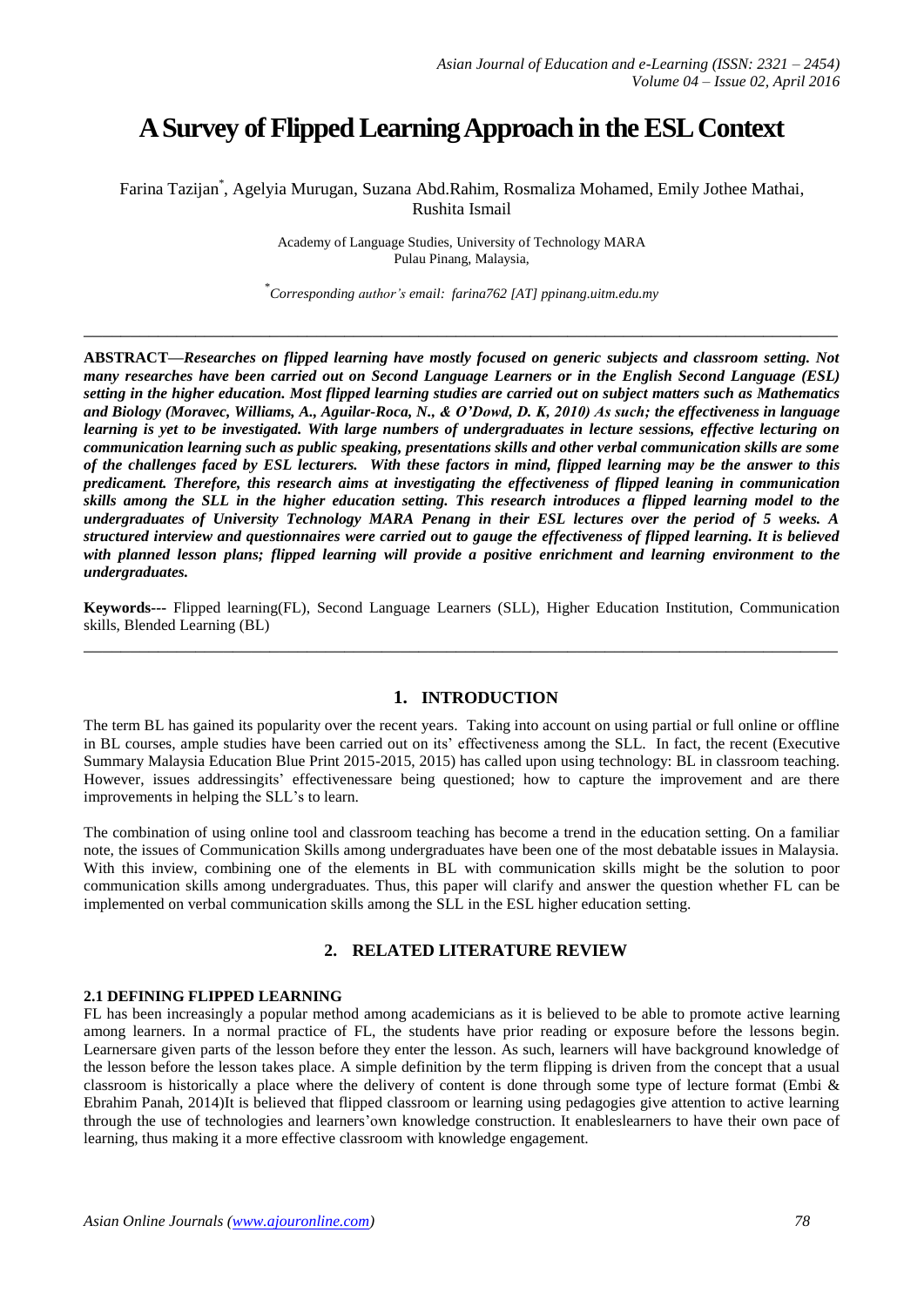According to Strayer, (2007) inverting the classroom means that events that have traditionally taken place inside the classroom now take place outside the classroom and vice versa. Table 1 simplifies the explanation of the restricted and broader definition of Flipped classroom.

| Style       | Inside Class                         | <b>Outside Class</b>                 |
|-------------|--------------------------------------|--------------------------------------|
| Traditional | Lectures                             | Practice Exercises & Problem Solving |
| Flipped     | Practice Exercises & Problem Solving | Video Lectures                       |

| Inside Class                                                                     | Outside Class  |
|----------------------------------------------------------------------------------|----------------|
| Questions & Answers                                                              | Video Lectures |
| Group-Based/Open-Ended Problem Solving Closed-Ended Quizzes & Practice Exercises |                |

#### **Table 1**: The Restricted and Broader Definition of Flipped Learning(Bishop & Verleger,2013)

FL has been closely related to different types of learning styles such as the peer assisted, collaborative and cooperative teaching (Bishop & Verleger, 2013)As such, Instructors will need to design their lessons to promote active learning when involving Flipped Learning.

#### **2.2 FLIPPED LEARNING IN THE ESL SETTING**

One of the popular methods in BL is FL. Flipped classroom is defined as a reversal of traditional teaching where students gain first exposure to new materials outsideclass, usually via reading or lecture videos, and class time is used to assimilate that knowledge through strategies such as problem-solving, discussion or debates (Bishop & Verleger, 2013). Many believe FL enhances both constructive and critical thinking since the learners need to comprehend and digest the materials before class.

In an ideal language course setting,four equally balanced strands are suggested in language learning. These four strands are meaning-focused listening and reading, language-focused instruction, meaning-focused speaking and writing; and fluency development activities(Nation, 2007). It is believed the most neglected component or least being discussed or parted is the fluency development in Teaching ESL /EFL Listening and Speaking .As such, Han (2015)carried out a study on FL in the ESL setting, with her Chinese ELL. The study focused on the students' needs of the English Language Program. A significant improvement on the ESL Chinese Learners was that they were actively engaged throughout the course. In short, learning enhances both constructive and critical thinking since the students need to comprehend and digest the materials before coming to class.

## **2.3 FLIPPED LEARNING IN SOCIAL NETWORKING AND HIGHER EDUCATION INSTUTIONS**

Social networking has a long history in the education scenario such as Facebook, Twitter, Instagram, Edmodo, Blackboard, YouTube and many other emerging sites. Varsities, Schools and other institutions have used the social networking sites for long to impart learning inside and outside of classroom. Many researches have shown the positive outcome of this platform. Learners are easily attracted to the online technologies making the sites a popular learning tool.

Wallace, M.L., Walker, J.D., Braseby, A.M. and Sweet, M.S.(2014)claims that certain criteria in social networking and the social media platforms consists of activities that can be n integrated to effective classroom models. This is because of the criteria that are able to:

- Facilitates a sustained ecological change in classrooms.
- Raises standards and professionalizes teachers
- Motivates students by enabling a viable, high-quality education

Social media acts as an emerging classroom model with anticipation from learners. The combination of the use of social networking sites along with FL is considered an ideal online tool in the classroom setting. A study done by Danker,(2015)among her performing arts students in Sunway University Malaysia provided positive feedback when using FL in her large classroom. Her conclusive research concluded better learning outcomes compared to talk and chalk or the traditional method of lecturing. The research also concluded that students learn to communicate indirectly.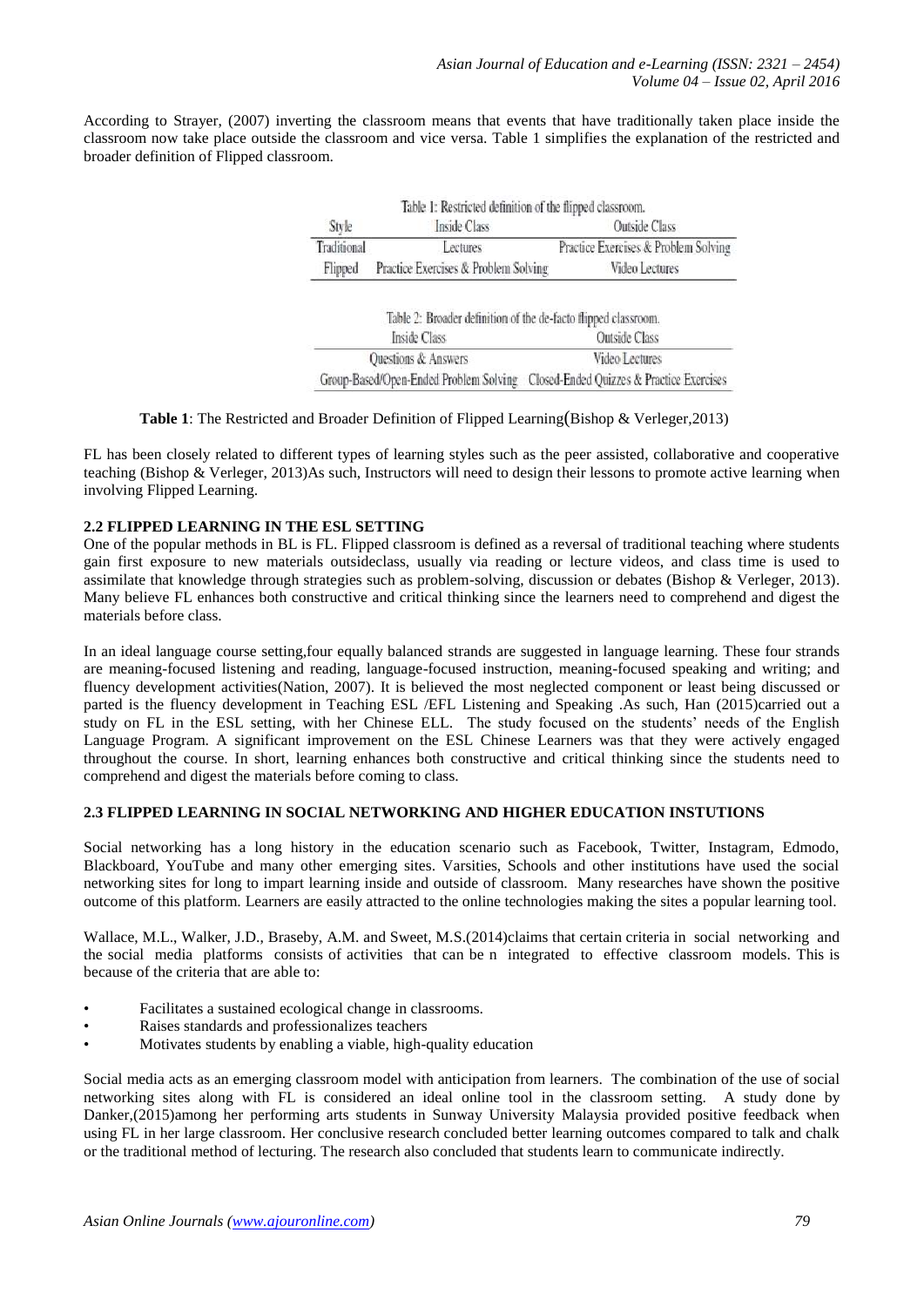Similarly, as the higher institutions consist oflarger classes, FL is considered ideal. With a large number of learners (35- 100), implementing the FL is considered one of the best methods to overcome classroom management. As such, Alsagoff,Baloch, Hashim (2014)suggested infusing interactive web tools in the learning sessions to createmeaningful and creative ways of learning and lecturing.

## **3. RESEARCH METHODOLOGY**

Taking a qualitative and quantitative approach, this research has analysed the mediation of FL among the ESL learners in their English Language lectures. Participants were given out of class instructional materials via Facebook and Twitter before lecturing. They were asked to read and review the materials on their own. A theoretical framework based on Strayer (2007) is adopted for this study. Strayer, (2007)believes that by combining extensive use of education technology outside of classroom and the results would be active learning during class time.



**Table2**: Strayer (2007) Conceptual Framework of a Flipped Classroom.

With this theoretical framework, Nation (2007)four strands, the FL activities were designed to cater for the ESL undergraduates in the UiTM Penang Campus. The study aims to answer the following questions:

- 1. Does FL give positive impact to SLL?
- 2. Does FL help to promote active learning among SLL?
- 3. Does FL help to improve Verbal Communication Skills among SLL?

## **3.1 THE PARTICIPANTS**

The subjects are part 1 degree students from the faculty of Electrical Engineering, UiTM Penang. 87 students comprising of 43 male and 44 female were asked to complete questionnaires and were interviewed to gauge their perceptions on FL. These students were given 5 weeks of exposure to FL. They are SLL who have taken MUET with a score of band 3 and 4. All students have enrolled for ELC course which is College English. The 5 weeks course focused on Oral Discussions andPresentation Skills.

## **3.2 THE DESIGN OF FLIPPED LEARNING ACTIVITIES**

Over a period of 5 weeks, the researchers divided the lesson plan into three parts which are the outside class-session, inside class-session and assessment. Table 3 clearly shows the structures of the lessons in the FL lecture.



**Table 3**: FL LessonStructure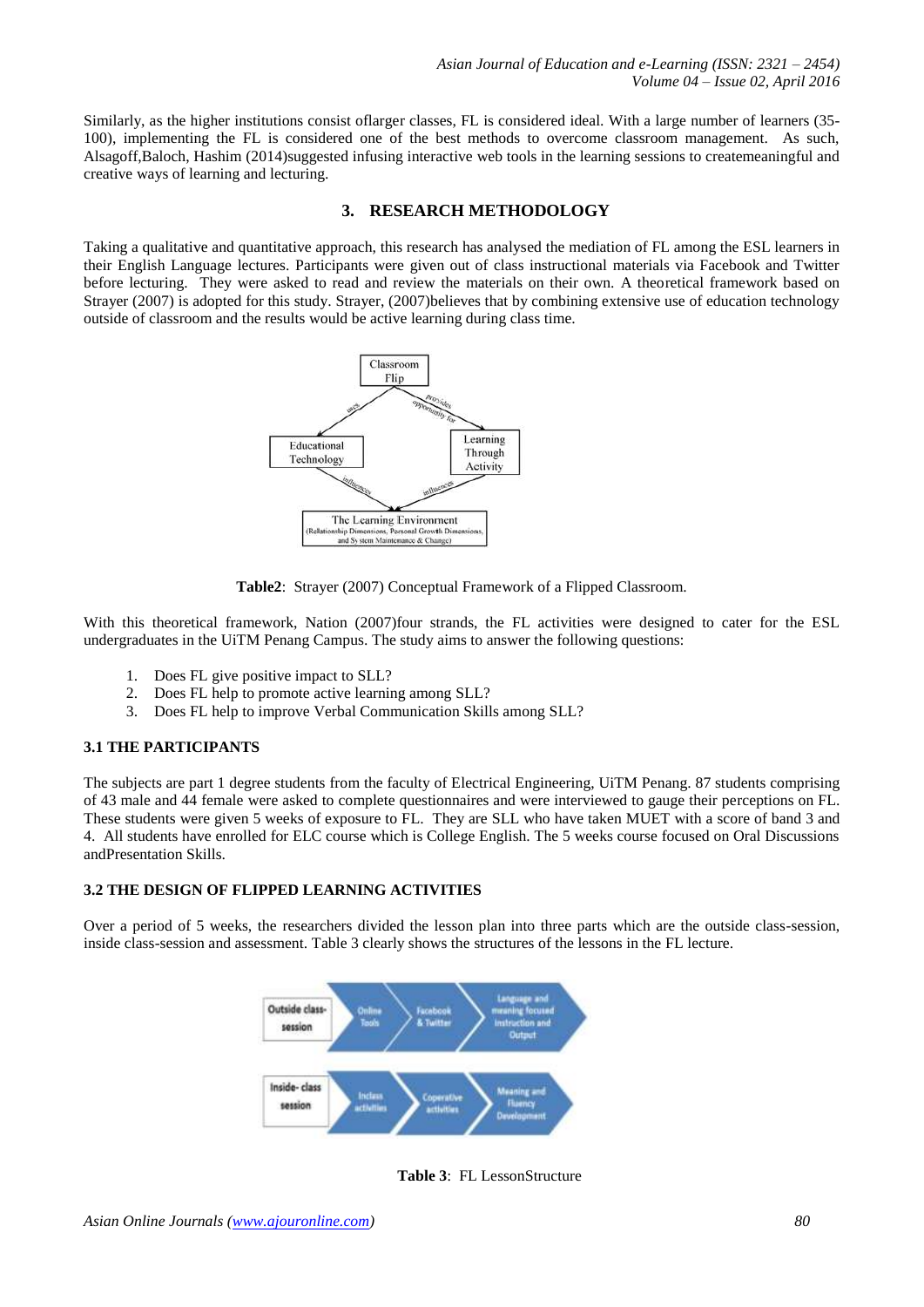#### **3.2.1 OUTSIDE-CLASSSESSION**

During the 5 weeks period, the students were given access to their Facebook group and Twitter account. Pre-planned lessons, course content and discussions were given out prior to the lesson. The instructor will post the lesson over the social networking sites two days prior to the face-to-face meeting. The instructor used prevalent media content such as YouTube videos and TED Talks. This is to ensure contextualization, authenticity and sustainability are met. Researchers(Brinton& Gaskill, 1978); (Washburn, 2001)) have suggested that repeated use of contextualized vocabulary allows students to experience new vocabulary and identity in their usage. The authenticities of the target language in the academic context were chosen carefully to maximize the linguistic competence. According to Sherman (2003), authentic media allows English SLL to access a wide range of linguistic resources and genres that textbooks cannot provide. As the students have to continue their studies after the 5 weeks course, sustainability is one of the critical elements. Students were asked to produce an oral presentation that was assigned to them after the 5 weeks FL exposure.

#### **3.2.2 INSIDE-CLASSSESSION**

As the questions and lesson plans were discussed in the networking sites, inside class-sessions discuss the topics that have been posted prior to the class. The main focus is to develop meaning focused output and fluency development. Two hours of class time were allocated for students to reproduce and discuss what they had learned outside of the classroom. Unlike traditional classroom teaching or other BL activities, the instructor's role changes into a facilitator. Significant amount of active participation among students can be seen throughout the inside class session. Kagan (2004) describes that cooperative learning consist of five principles which are positive interdependence, individual accountability, equal participation, simultaneous interaction and group processing. Cooperative learning is seen as one of the significant output among the students.

#### **3.2.3 ASSESSMENT**

As the course content requires assessment, the students were asked to produce an oral presentation and discussin groups in front of their instructor. 15% were allocatedfor the assessment. Students were given two weeks to prepare their 20 minutes presentation and half an hour oral discussion. Topics vary in accordance to the syllabus.

## **4. FINDINGS**

#### **4.1 APPLICATION OF FLIPPED LEARNINGFOR TEACHING ORAL PRESENTATION SKILLS**

Students were asked on the fundamentals and techniques on the oral presentation skills through FL. A total of 63 students agreed that they understood the fundamental needs such as Introduction, Ideas, Reviews and Conclusion. Table 4summarizes the results.

| The video on Facebook and in class<br>discussion helped meunderstand better<br>in regards to : | Strongly<br>Disagree | Disagree | Agree | Strongly<br>Agree | Total | Weighted<br>Average |
|------------------------------------------------------------------------------------------------|----------------------|----------|-------|-------------------|-------|---------------------|
| opening<br>preview-<br>Introduction<br>and                                                     | 2.30%                | 3.45%    | 72.4% | 21.8%             |       |                     |
| remarks, words of welcome, topic and<br>title given                                            | 2                    | 3        | 63    | 19                | 87    | 3.14                |
|                                                                                                | 2.30%                | 6.90%    | 66.6% | 24.1%             |       |                     |
| Central idea                                                                                   | $\mathfrak{D}$       | 6        | 58    | 21                | 87    | 3.13                |
| Main/sub points that is clearly stated,                                                        | $0.00\%$             | 8.14%    | 69.7% | 22.0%             |       |                     |
| well<br>well<br>developed,<br>supported,<br>examples given.                                    | $\Omega$             |          | 60    | 19                | 86    | 3.14                |
| Review and conclusion- summary of                                                              | 2.33%                | 9.30%    | 67.4% | 20.9%             | 86    | 3.07                |
| main findings /points                                                                          | 2                    | 8        | 58    | 18                |       |                     |

## **Table 4** Summarizes the Fundamental Techniques of Presentation Skills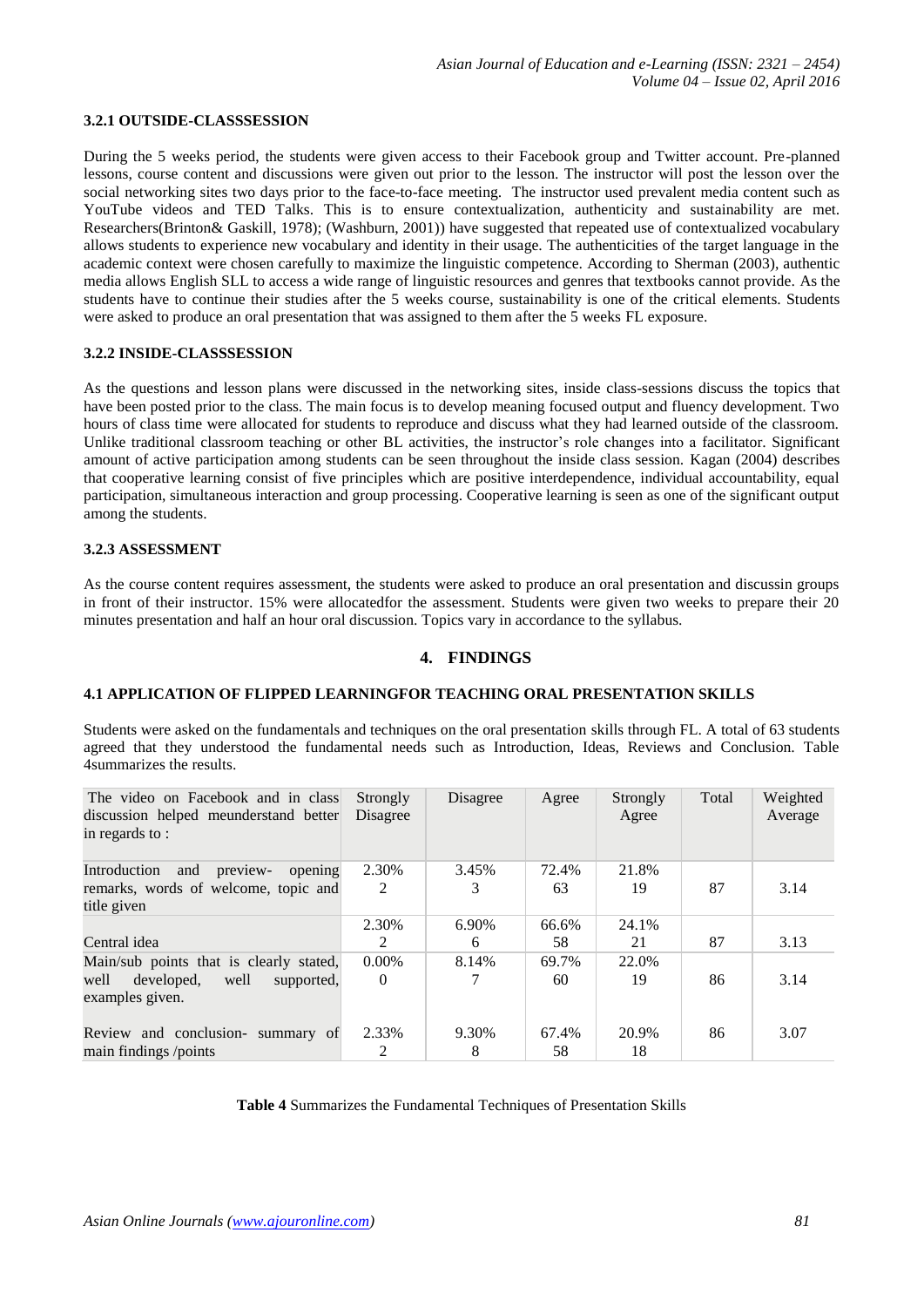## **4.2 THE EVALUATION OF FLIPPED LEARNERS – STUDENTS' PERSPECTIVE**

Both quantitative and qualitative data methodologies were used in this research design. As the aim of the research is to look into Verbal Communication Skills among the SLL undergraduates via FL, questionnaires and interview sessions were mainly asked on the Verbal Communication Skills. Furthermore, assessments were administered covering the 5 topics taught using the FL mode. Questionnaires were given to each student who participated in the research to gauge their attitudes towards Flipped learning. Questionnaires were adapted (Poon, 2013) and given toall 87 students via Survey Monkey. It is based on Likert scaling of Strongly Agree, Agree, and Disagree and to Strongly Disagree.

| Evaluation on the FL                                                                                                      | Strongly<br>Disagree   | Disagree            | Agree              | <b>Strongly Agree</b> | Total | Weighted<br>Average |
|---------------------------------------------------------------------------------------------------------------------------|------------------------|---------------------|--------------------|-----------------------|-------|---------------------|
| 1. I find learning through online<br>and in class are useful                                                              | 2.3%<br>$\overline{2}$ | 5.8%<br>5           | 64.7<br>$\%$<br>55 | 27.%<br>23            | 85    | 3.16                |
| 2. I find learning through online<br>and in class has helped me to<br>identify my problems in my<br>presentation          | 1.18%<br>$\mathbf{1}$  | 8.24%<br>7          | 65.8<br>$\%$<br>56 | 24.7%<br>21           | 85    | 3.14                |
| 3. I find feedback from my peers<br>useful                                                                                | 1.19%<br>$\mathbf{1}$  | 7.14%<br>6          | 75.0<br>$\%$<br>63 | 16.6%<br>14           | 84    | 3.07                |
| 4. I find I have improved overall in<br>my performance and my skills.                                                     | 1.19%<br>$\mathbf{1}$  | 14.29<br>$\%$<br>12 | 65.4<br>$\%$<br>55 | 19.0%<br>16           | 84    | 3.02                |
| 5. This exercise has made me aware<br>of the importance of presentation                                                   | 1.19%<br>1             | 4.76%<br>4          | 65.4<br>$\%$<br>55 | 28.5%<br>24           | 84    | 3.21                |
| 6. This exercise will be more<br>accurate and fair in accessing my<br>presentation.                                       | 1.19%<br>$\mathbf{1}$  | 3.57%<br>3          | 70.2<br>$\%$<br>59 | 25.0%<br>21           | 84    | 3.19                |
| 7. I believe I can improve my<br>knowledge<br>and<br>skills<br>after<br>watching the presentations over<br>YouTube and FB | 1.19%<br>1             | 3.57%<br>3          | 60.7<br>$\%$<br>51 | 34.5%<br>29           | 84    | 3.29                |
| 8. I believe learning from YouTube<br>videos provide better experience                                                    | 3.61%<br>3             | 26.51<br>$\%$<br>22 | 57.8<br>$\%$<br>48 | 12.0%<br>10           | 83    | 2.78                |
| 9. Learning via YouTube allows<br>me to gain better insight of the<br>importance of presentation skills                   | 1.19%<br>1             | 11.90<br>$\%$<br>10 | 65.4<br>$\%$<br>55 | 21.4%<br>18           | 84    | 3.07                |
| 10. Watching YouTube videos<br>allows me to learn according to my<br>leisure.                                             | 2.41%<br>$\mathbf{2}$  | 2.41%<br>2          | 73.4<br>$\%$<br>61 | 21.6%<br>18           | 83    | 3.14                |

## **Table 5**:An Overview of Students'Perception Towards FL

Table 5 gives an overview of students' perception towards FL via questionnaires that took place over a period of 5 weeks during lecture. Videos from YouTube and preplanned lesson plans were made available in Facebook and videos prior totheir in-classsession. More than half of the students (57.8%) agree that FL gives positive impact as they find watching videos prior to lessons helpful. Nevertheless, there seems to be a small number of students who do not think likewise. Obviously from the table, about 12% of the students did not agree that learning from YouTube allows them to gain a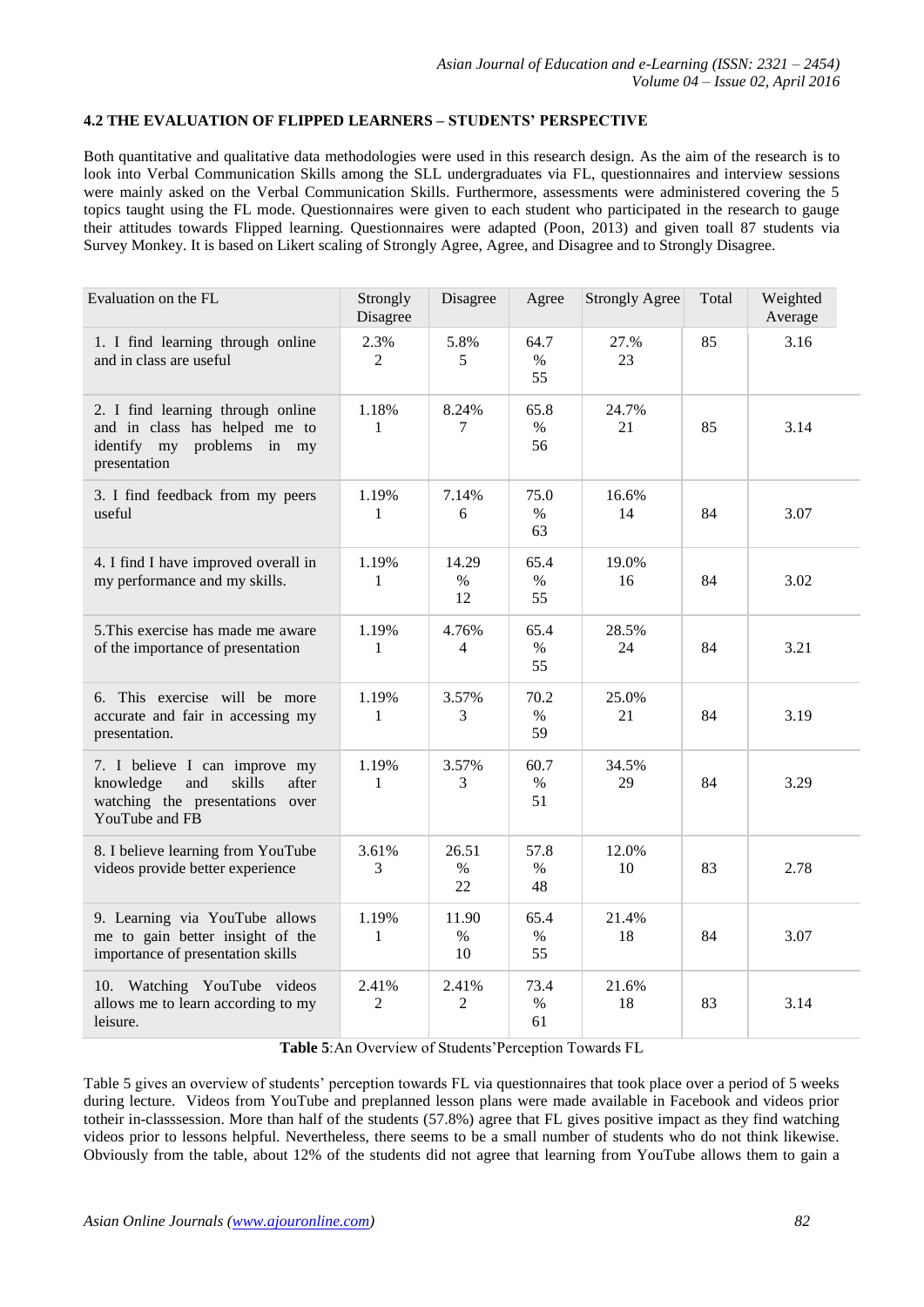better insight of presentation skills. Though, the percentage of disagreement seems small, it opens minds to the improvement of the FL lessons for instance providing a better video would be a better suggestion.

## **4.3. INTERVIEW QUESTIONS**

The researchers asked the students on ways to improve the FLlessons carried out with them during the 5 weeks. Here are some of the responds from them.

| Learning activities                              | More learning activities in class as they saw the outside-class sessions were more<br>interesting.                                                                                                                                                                                                                                     |
|--------------------------------------------------|----------------------------------------------------------------------------------------------------------------------------------------------------------------------------------------------------------------------------------------------------------------------------------------------------------------------------------------|
| <b>Assessment Process</b>                        | Change the assessment – instead of carrying it out in class it can be done via the<br>social network. It can be edited, animated to make the presentations more<br>interesting. Lecturers should locate students' mistakes on the spot as it is more<br>effective. Besides that, videos of the outside-classsessions are very helpful. |
| Outside-class<br><b>Videos</b><br>and<br>session | Suggested more interactive videos- making as it is more interesting. Knowing on<br>what to expect in class help learners learnfaster.                                                                                                                                                                                                  |
| Role of the instructor                           | Easy to communicate with the instructor. More discussion on the students' side.<br>Given chance to talk and express views.                                                                                                                                                                                                             |

**Table 6:** A summary of Response from the Interview Sessions

## **5. CONCLUSION AND DISCUSSION**

Firstly, FL does give positive impact to SLL. As the study pointed out, students were seen as active speakers in contrary to the normal classroom or lecture. The students, being the Z generation were keen to learn using media enhancements and were easily motivated to speak in class.Instructor need notwait for their responses. Students become responsible to their learning and engage in the content. However, there were also students who did not complete their outsideclasssession. As a result, they became hesitant in classthus resulting to passive learners.

Secondly, does FL promote active learning? Yes, it does. According toPrince (2004)active learning is being described as any instructional method that engages students in the learning process. As FL is in contrast with the traditional teachercentered approach, it is obvious that it does promote active learning in the classroom. The two components i.e. in- class and outside-class activities yield to student centered activities. Although most instructors considerusing videos as a method to deliver the outside-classroomsession; finding videos can be a difficult task as to match with the course content and syllabus.Lastly, does FL help to improve Verbal Communication Skills among SLL? It does to a certain extent. As FL brings excitement to the classroom, carefully designed lesson plans are required. As SLL require more practices for communication skills, FL can be the solution to help minimize the gap of verbal communication skills that has often been highlighted. With the incorporation of online tools and classroom discussions, FL could be the answer to promoting Verbal Communication Skills among SLL. There are ample opportunities for SLL to mediate oral communication before and during lessons as they indulge in their discussions and presentations. By combining variety of activities, FL will provide exciting and colourful lessons to learners.SLL in the higher institutions will definitely benefit from FL in the ESL setting; however there are major drawbacks to be looked into as more extensive research need to be carried out in this field.

## **6. REFERENCES**

- Alsagoff,Baloch, Hashim. (2014). Flipping large Lectures @IMU. In A. Embi, *Blended and Flipped learning : Case Studies in Malaysisan HEIs* (pp. 256-274). Bangi: Pusat pengajaran dan Teknologi Pembelajaran.
- Bishop & Verleger. (2013). The Flipped Classroom: A Survey of the Research. *120th ASSE International Conference and Exposition*.
- Brinton& Gaskill, 1. (1978). Using news broadcasts in the ESL/EFL classroom. *TESOL Quarterly*, 403-413.
- Danker. (2015). Using Flipped Classroom Approach to Explore Deep. *The IAFOR Journal of Education*, 171- 186.
- Embi & Ebrahim Panah. (2014). Overview of Flipped Learning. In Embi, *Blended & Flipped Learning: Case Studies in Malaysia HEIs* (pp. 197-206). Bangi: Pusat Pengajaran & teknologi Pembelajaran.